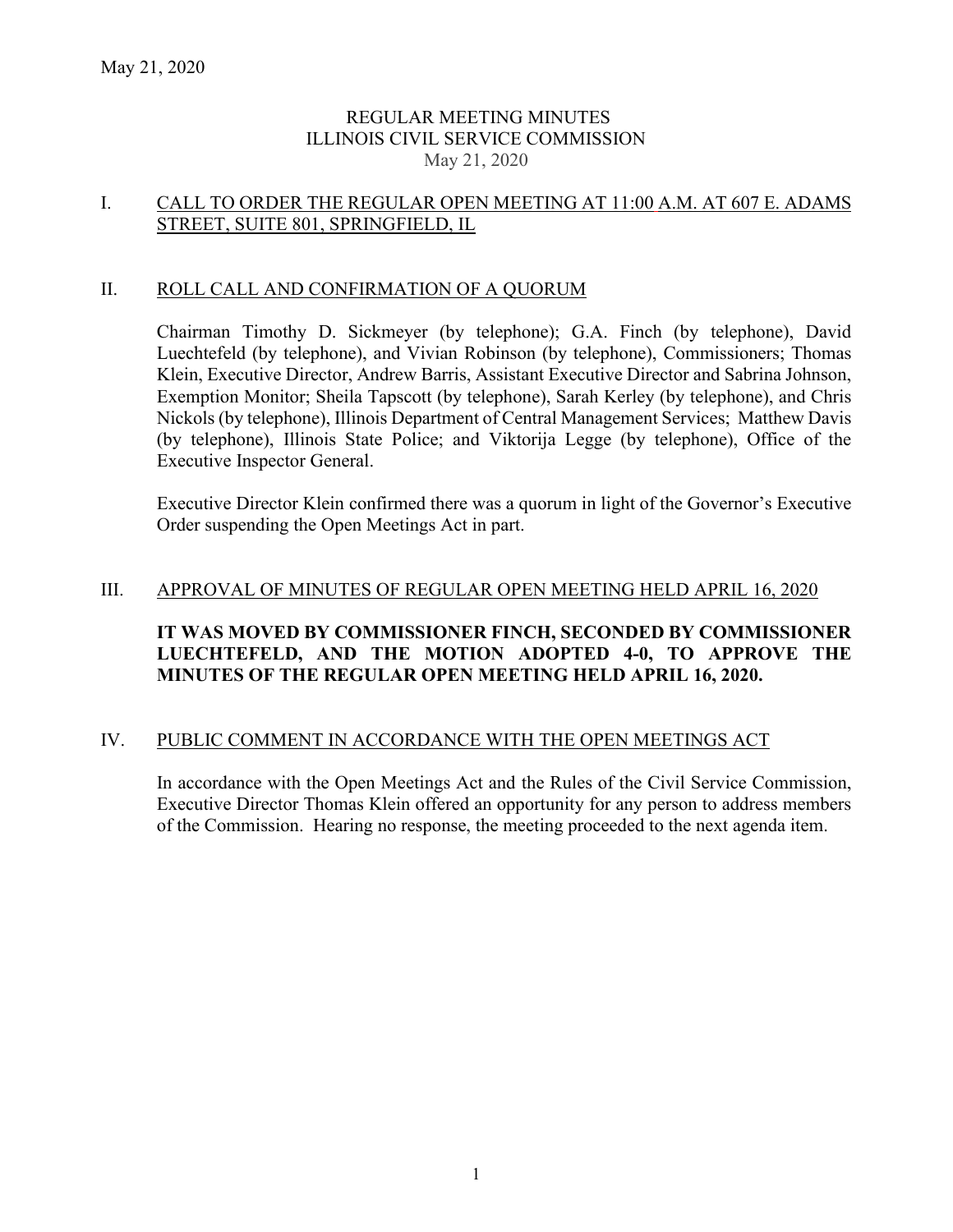# V. EXEMPTIONS UNDER SECTION 4d(3) OF THE PERSONNEL CODE

#### **A. Governing Rule – Section 1.142 Jurisdiction B Exemptions**

- a) The Civil Service Commission shall exercise its judgment when determining whether a position qualifies for exemption from Jurisdiction B under Section 4d(3) of the Personnel Code. The Commission will consider any or all of the following factors inherent in the position and any other factors deemed relevant to the request for exemption:
	- 1) The amount and scope of principal policy making authority;
	- 2) The amount and scope of principal policy administering authority;
	- 3) The amount of independent authority to represent the agency, board or commission to individuals, legislators, organizations or other agencies relative to programmatic responsibilities;
	- 4) The capability to bind the agency, board or commission to a course of action;
	- 5) The nature of the program for which the position has principal policy responsibility;
	- 6) The placement of the position on the organizational chart of the agency, board or commission;
	- 7) The mission, size and geographical scope of the organizational entity or program within the agency, board or commission to which the position is allocated or detailed.
- b) The Commission may, upon its own action after 30 days' notice to the Director of Central Management Services or upon the recommendation of the Director of the Department of Central Management Services, rescind the exemption of any position that no longer meets the requirements for exemption set forth in subsection (a). However, rescission of an exemption shall be approved after the Commission has determined that an adequate level of managerial control exists in exempt status that will insure responsive and accountable administrative control of the programs of the agency, board or commission.
- c) For all positions currently exempt by action of the Commission, the Director of Central Management Services shall inform the Commission promptly in writing of all changes in essential functions, reporting structure, working title, work location, position title, position number or specialized knowledge, skills, abilities, licensure or certification.
- d) Prior to granting an exemption from Jurisdiction B under Section 4d(3) of the Personnel Code, the Commission will notify the incumbent of the position, if any, of its proposed action. The incumbent may appear at the Commission meeting at which action is to be taken and present objections to the exemption request.

(Source: Amended at 34 Ill. Reg. 3485, effective March 3, 2010)

\* \* \*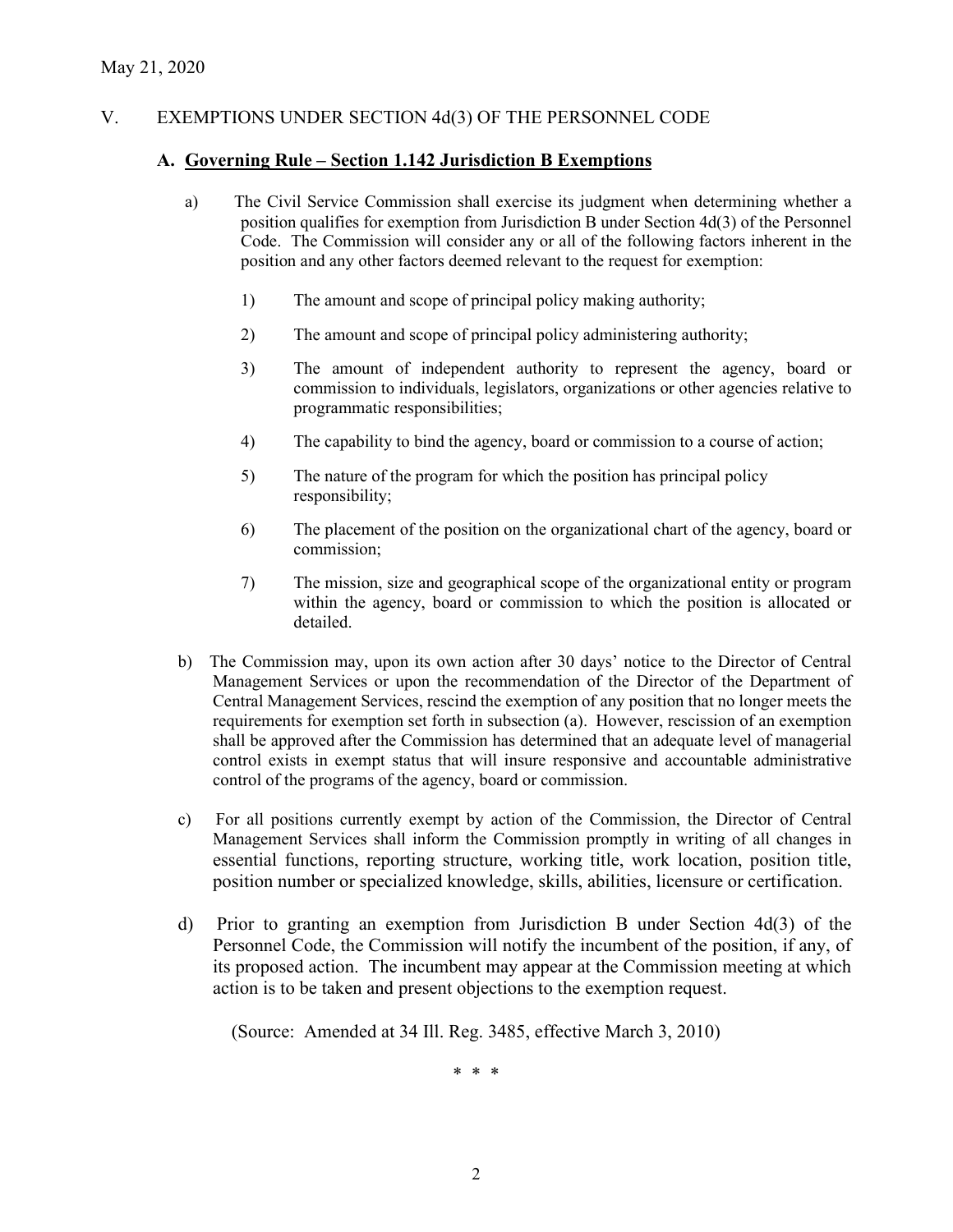## **B. Requests for 4d(3) Exemption**

 $\triangleright$  Exemption Monitor Sabrina Johnson indicated that Item B was a request for a Firearm Safety Counsel within the Office of the Director at the Illinois State Police (ISP), a position that reports to the Chief Public Safety Policy Advisor, who reports to the Director. This position is the principal legal counsel for the Firearms Services Bureau regarding public safety issues related to the removal or restoration of firearms rights and privileges under Illinois law. This position serves as Firearms Legal Counsel spokesperson for the Director to the Governor's Office, legislators, officials from federal, state, county and local public safety organizations and the media. Staff recommended this exemption request be granted.

Chairman Timothy Sickmeyer inquired if this position will shorten the wait time for FOID cards. First Deputy Director of the Illinois State Police, Captain Matthew Davis indicated that will help streamline the review of appeals of FOID card denials.

| <b>Position Number</b>  | 37015-21-00-000-00-04              |
|-------------------------|------------------------------------|
| <b>Functional Title</b> | <b>Firearm Safety Counsel</b>      |
| Incumbent               | Vacant                             |
| Supervisor              | Chief Public Safety Policy Advisor |
| Location                | <b>Sangamon County</b>             |

## **B. Illinois State Police – proposed exemption**

## **IT WAS MOVED BY COMMISSIONER ROBINSON, SECONDED BY COMMISSIONER FINCH, AND THE MOTION ADOPTED 4-0 TO GRANT THE 4d(3) EXEMPTION REQUEST FOR THE FOLLOWING POSITION:**

## **B: Firearm Safety Counsel (ISP)**

# VI. CLASS SPECIFICATIONS

## **A. Governing Rule – Section 1.45 Classification Plan**

The Commission will review the class specifications requiring Commission approval under the Classification Plan and will approve those that meet the requirements of the Personnel Code and Personnel Rules and conform to the following accepted principles of position classification:

- a) The specifications are descriptive of the work being done or that will be done;
- b) Identifiable differentials are set forth among classes that are sufficiently significant to permit the assignment of individual positions to the appropriate class;
- c) Reasonable career promotional opportunities are provided;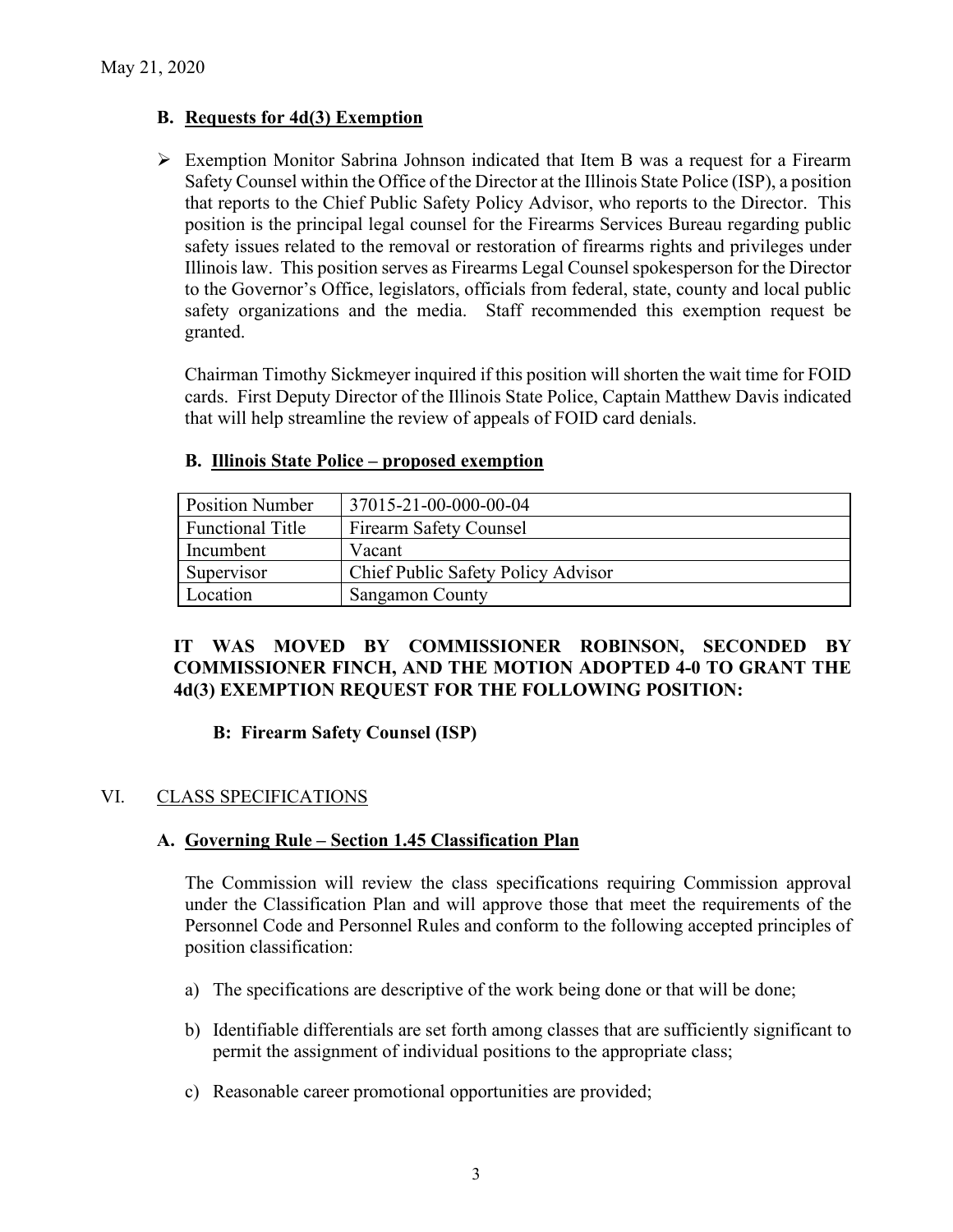- d) The specifications provide a reasonable and valid basis for selection screening by merit examinations;
- e) All requirements of the positions are consistent with classes similar in difficulty, complexity and nature of work; and
- f) The relation of the class specifications to any applicable collective bargaining agreement.

The following class title was submitted for revision by the Director of the Illinois Department of Central Management Services:

## **B. Information Systems Analyst I**

Regarding Item B, Assistant Executive Director Andrew Barris reported that the revision to the Information Systems Analyst I class was proposed to incorporate one year of professional experience in a related information technology field as an official requirement of the class. Barris contacted Chris Nickols at CMS Technical Services to inquire if the proposed change was agreed to through collective bargaining as the submission form was left blank in this field. Nickols indicated that the proposed revision was agreed to through collective bargaining and provided an updated submission form to reflect such an agreement. There are no changes to compensation levels as a result of the proposed revision.

**IT WAS MOVED BY COMMISSIONER LUECHTEFELD, SECONDED BY COMMISSIONER ROBINSON, AND THE MOTION ADOPTED 4-0 TO APPROVE THE REVISION OF THE FOLLOWING CLASS SPECIFICATION TO BE EFFECTIVE JUNE 1, 2020:**

# **B. Information Systems Analyst I**

# **IT WAS MOVED BY COMMISSIONER LUECHTEFELD, SECONDED BY COMMISSIONER FINCH, AND THE MOTION ADOPTED 4-0 TO DISAPPROVE ANY CLASS SPECIFICATIONS RECEIVED BY THE COMMISSION STAFF NOT CONTAINED IN THIS AGENDA TO ALLOW ADEQUATE STUDY.**

# VII. PERSONNEL RULES

## **A. Civil Service Commission Governing Rule – Section 1.310 Personnel Rules**

The Commission has power to disapprove new rules or amendments to existing rules submitted by the Director of Central Management Services. Such proposed new rules or amendments of existing rules submitted to the Commission shall be accompanied by a report of proceedings attending the prior public hearing required by law with respect to them.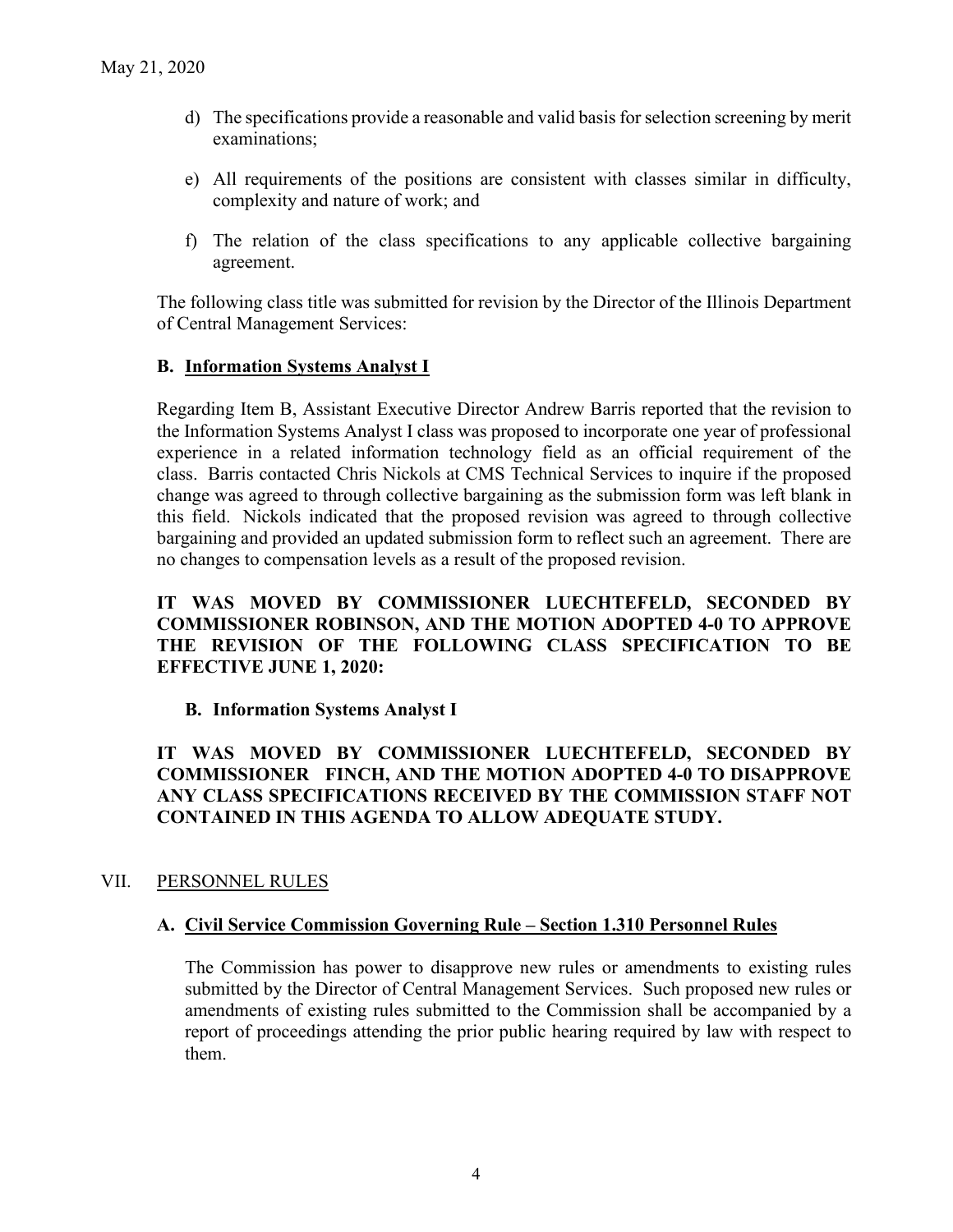If the Commission does not disapprove new rules or any amendment to existing rules within 30 days following the receipt from the Director of Central Management Services, the new rules or amendments have the force and effect of law after filing by the Director with the Secretary of State.

## **B. None submitted**

**IT WAS MOVED BY COMMISSIONER FINCH, SECONDED BY COMMISSIONER LUECHTEFELD, AND THE MOTION ADOPTED 4-0 TO DISAPPROVE ANY AMENDMENTS TO PERSONNEL RULES RECEIVED BY THE COMMISSION STAFF BUT NOT CONTAINED IN THIS AGENDA TO ALLOW ADEQUATE STUDY.** 

## VIII. MOTION TO CLOSE A PORTION OF THE MEETING

**IT WAS MOVED BY COMMISSIONER ROBINSON, SECONDED BY COMMISSIONER FINCH, AND BY ROLL CALL VOTE THE MOTION ADOPTED 4-0 TO CLOSE A PORTION OF THE MEETING PURSUANT TO SUBSECTIONS 2(c)(1), 2(c)(4), AND 2(c)(11) OF THE OPEN MEETINGS ACT.**

| SICKMEYER   | YES. | <b>FINCH</b>    | YES        |
|-------------|------|-----------------|------------|
| LUECHTEFELD | YES. | <b>ROBINSON</b> | <b>YES</b> |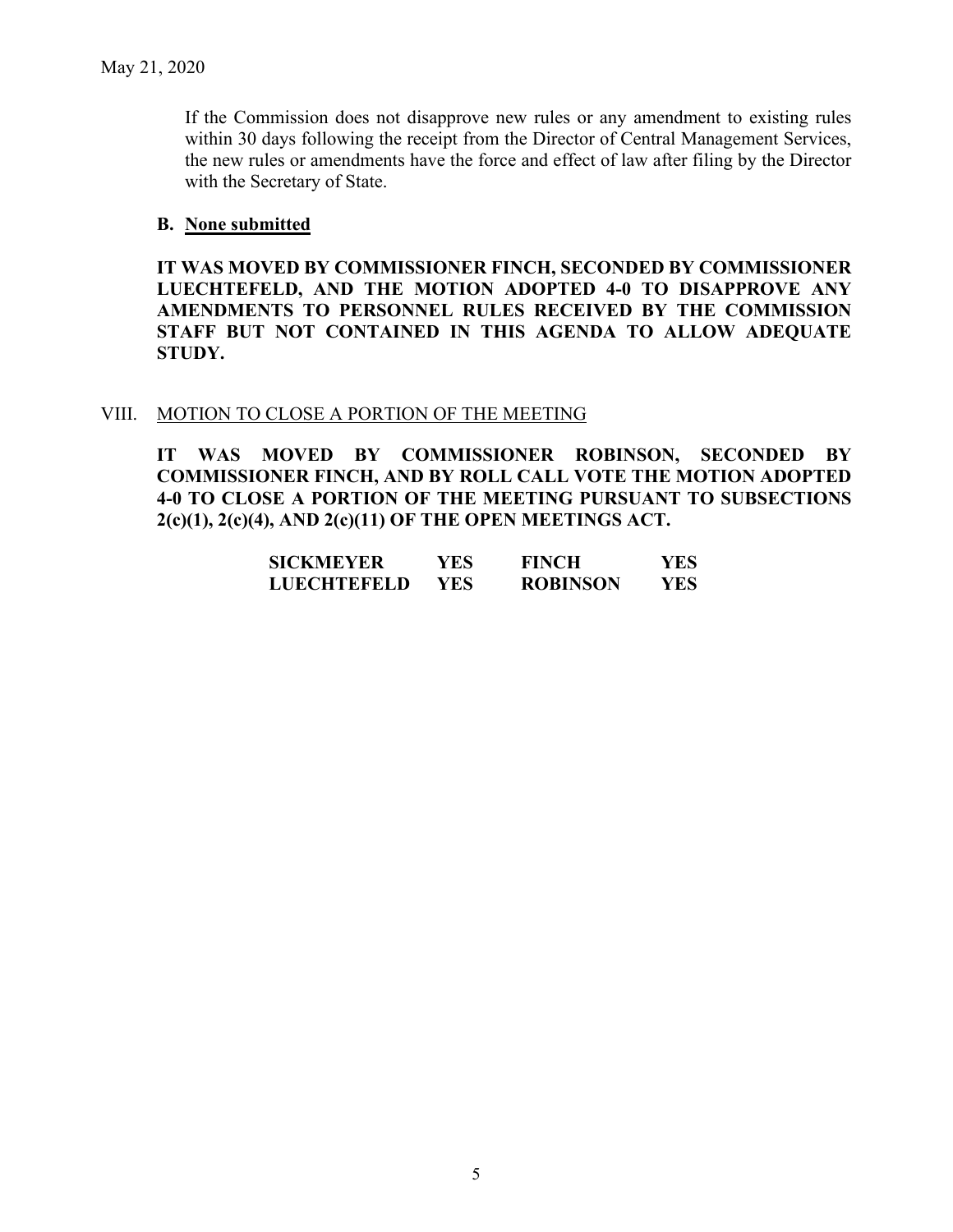## May 21, 2020

## IX. RECONVENE THE OPEN MEETING

Upon due and proper notice, the regular open meeting of the Illinois Civil Service Commission was reconvened at 607 E. Adams Street, Suite 801, Springfield, IL at 11:25 a.m.

## ROLL CALL AND CONFIRMATION OF A QUORUM

Chairman Timothy D. Sickmeyer (by telephone); G.A. Finch (by telephone), David Luechtefeld (by telephone), and Vivian Robinson (by telephone), Commissioners; Thomas Klein, Executive Director, Andrew Barris, Assistant Executive Director and Sabrina Johnson, Exemption Monitor.

## X. PUBLICLY ANNOUNCED DECISION RESULTING FROM APPEAL

#### **RV-8-20**

| Employee | Chad Siewert                 | Appeal Date   | 8/22/19       |
|----------|------------------------------|---------------|---------------|
| Agency   | Human Services               | Decision Date | 5/08/20       |
|          | Appeal Type   Rule Violation | Proposal for  |               |
| ALJ      | <b>Andrew Barris</b>         | Decision      | No violation. |

**IT WAS MOVED BY COMMISSIONER ROBINSON, SECONDED BY COMMISSIONER FINCH, AND BY ROLL CALL VOTE OF 4-0 THE MOTION ADOPTED TO AFFIRM AND ADOPT THE PROPOSAL FOR DECISION OF THE ADMINISTRATIVE LAW JUDGE FOR THE REASONS SET FORTH IN THE PROPOSAL FOR DECISION.**

| <b>SICKMEYER</b>   | YES  | <b>FINCH</b>    | YES |
|--------------------|------|-----------------|-----|
| <b>LUECHTEFELD</b> | YES. | <b>ROBINSON</b> | YES |

## XI. APPEAL TERMINATED WITHOUT DECISIONS ON THE MERITS

#### **DA-38-20**

| Employee                | Marcelo Amezquita | Appeal Date                      | 4/13/20                          |
|-------------------------|-------------------|----------------------------------|----------------------------------|
| Agency                  | Human Services    | Decision Date $\frac{15}{13/20}$ |                                  |
| Appeal Type   Discharge |                   | Proposal for                     | Dismissed subject to approval of |
| ALJ                     | Thomas Klein      | Decision                         | Commission; withdrawn.           |